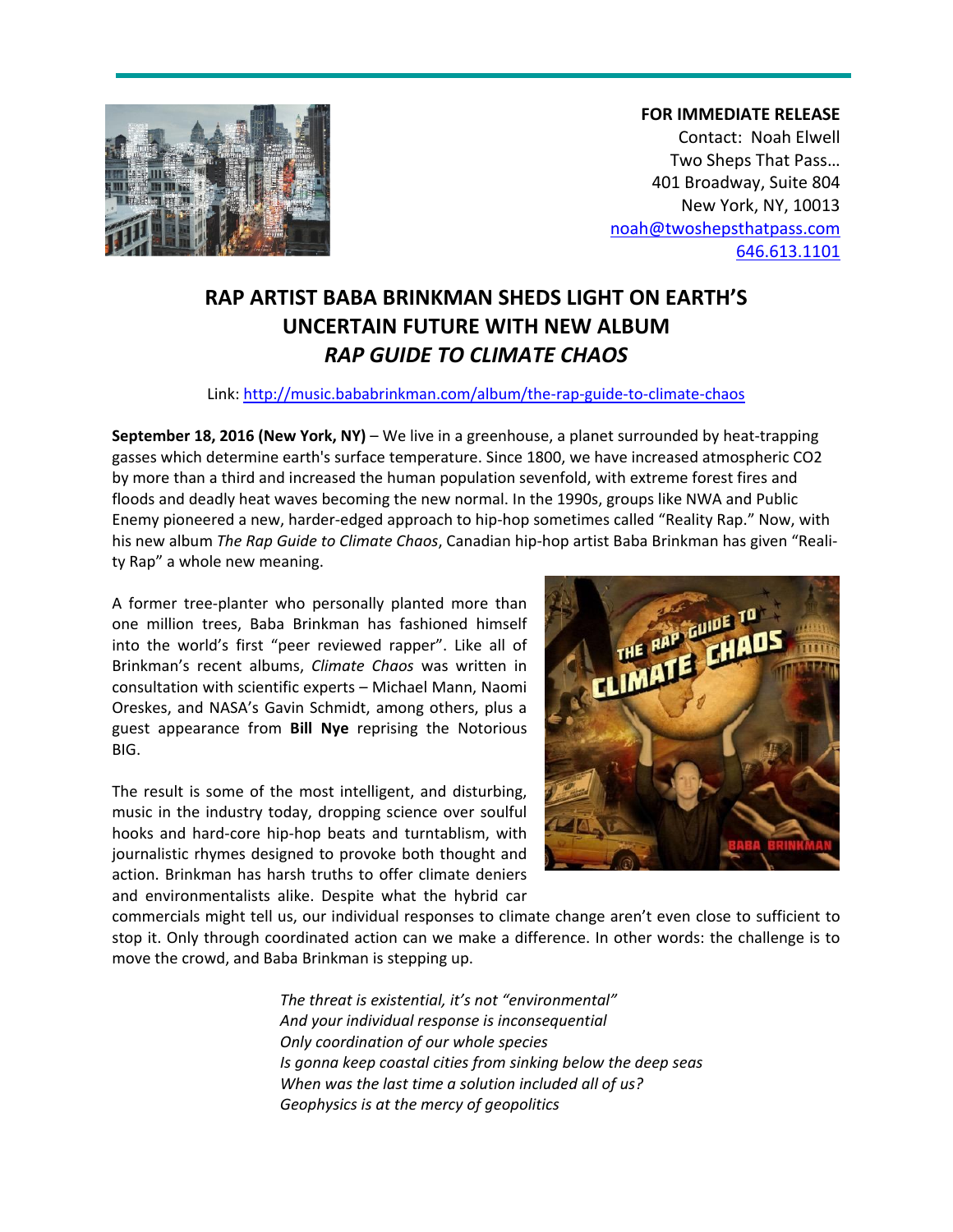Set to be released on **September 30th , 2016**, this record could not come at a better moment, as climate change action sits at the forefront of political discourse and the United States powering through an historic presidential election during the hottest year since record-keeping began. Pushing for greater awareness and action on the climate file, Brinkman recently performed material from *Climate* Chaos at the COP21 Paris Conference and at Google headquarters, and recently concluded a five-month off-Broadway run in New York.

Environmental activism runs in Brinkman's blood, as he explains in the song *What's Beef*, his collaboration with Bill Nye: "When I was thirteen, my mama was working / On her masters on climate change, researching / And my dad ran a company that planted trees / Takin' carbon out the atmosphere with forestry." As a Western Canadian native with tree-hugger parents, Brinkman's passion for science and the natural world find their most potent expression in his unique brand of hyper-conscious rap music.

Brinkman says of his latest release:

Most of us know we have a major problem and need to do something about it, but we don't have a clue where to start. We're told to recycle and change our lightbulbs and take shorter showers, but in the meantime global emissions keep going up. So what gives?

With this album I wanted to explore the range of attitudes to climate change, from the Pope's call for an "ecological conversion" to Donald Trump's dismissal of global warming as a "total hoax" and everything in between. What kind of emotional responses can we have while still being intellectually honest about the issue, and about the science?

I hope people use the album as a wake-up call and a rallying cry to take the threat of climate change more seriously, and paradoxically I hope they also lighten up about it and learn to have fun rising to the challenge. If we can rock a dance floor with a song about carbon finance, maybe our species still has a chance."

The world needs major climate reform, but first it needs informed and energized citizens who understand the scale of the problem and have the will to fix it. In the face of widespread confusion and apathy, how do we reach people with a message this important? Baba Brinkman is leading the charge with *The Rap Guide to Climate Chaos*.

## **Watch Brinkman perform** *Climate Chaos* **at Talks by Google**: <https://youtu.be/r1ZH6R3Idb4>

For more information, please visit:

### [www.rapguidetoclimatechaos.com](http://www.rapguidetoclimatechaos.com/) | [www.bababrinkman.com](http://www.bababrinkman.com/)

Download the Baba Brinkman app, which will be available on iTunes in October. Made in collaboration with What's Good Apps, it will be a single portal from which users can stream and purchase Baba's music, watch videos, check out photos, keep up with Brinkman on Twitter, and view upcoming gigs via Songkick.